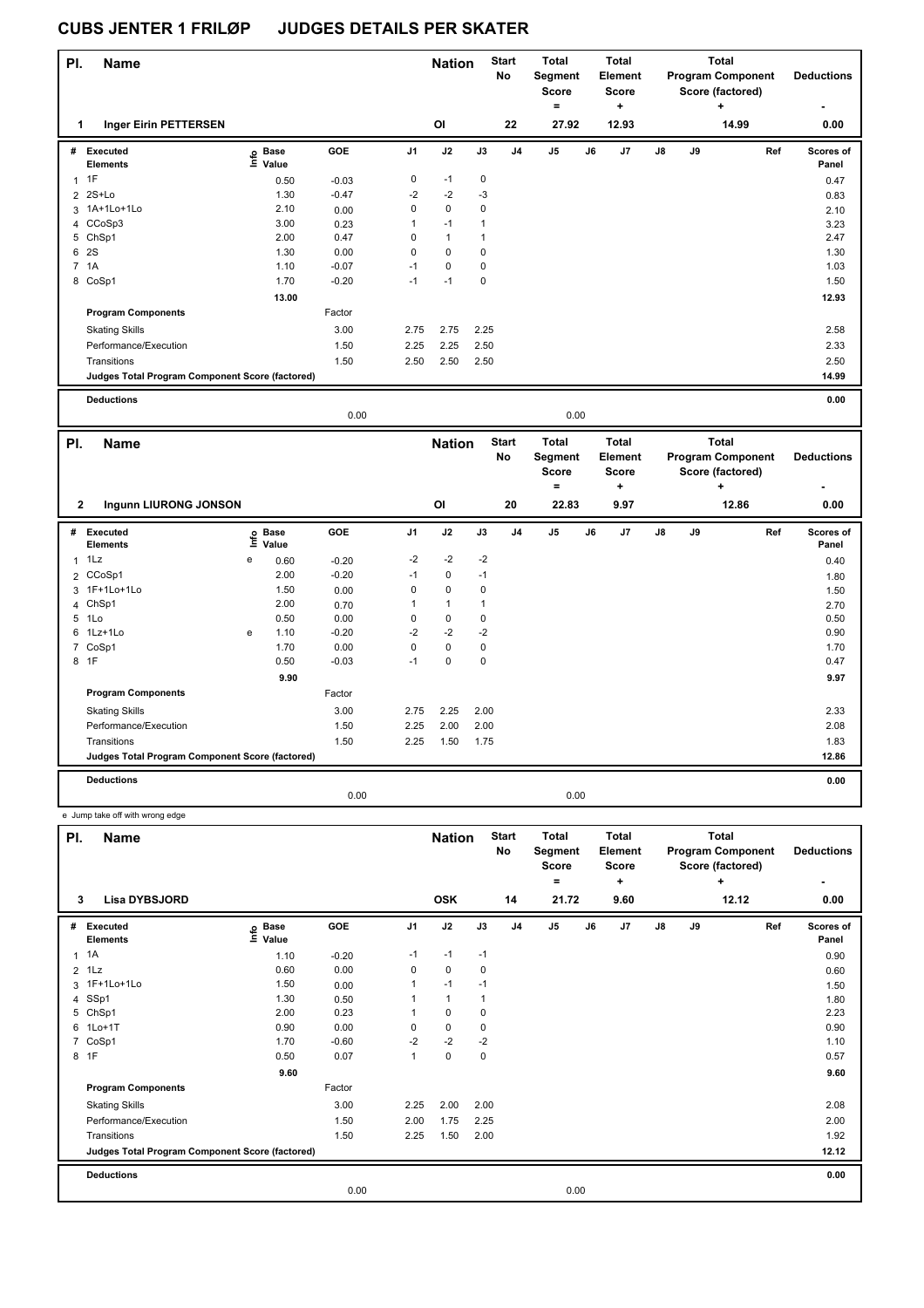| PI.                  | <b>Name</b>                                     |                                           |                    |                  | <b>Nation</b>        |                     | <b>Start</b><br>No | <b>Total</b><br>Segment<br><b>Score</b><br>$\equiv$ |    | Total<br><b>Element</b><br>Score<br>÷        |    |    | <b>Total</b><br><b>Program Component</b><br>Score (factored)<br>÷ | <b>Deductions</b>  |
|----------------------|-------------------------------------------------|-------------------------------------------|--------------------|------------------|----------------------|---------------------|--------------------|-----------------------------------------------------|----|----------------------------------------------|----|----|-------------------------------------------------------------------|--------------------|
| 4                    | <b>Maria KRISTOFFERSEN</b>                      |                                           |                    |                  | <b>TT</b>            |                     | 21                 | 21.39                                               |    | 7.90                                         |    |    | 13.49                                                             | 0.00               |
|                      | # Executed                                      | o Base<br>$\bar{\Xi}$ Value               | GOE                | J1               | J2                   | J3                  | J <sub>4</sub>     | J5                                                  | J6 | J7                                           | J8 | J9 | Ref                                                               | Scores of          |
| 1                    | <b>Elements</b><br>$1Lo+1Lo$                    |                                           |                    | $\mathbf{1}$     | $\mathbf{1}$         | $\mathbf{1}$        |                    |                                                     |    |                                              |    |    |                                                                   | Panel              |
|                      | 1F+1Lo+1T                                       | 1.00<br>1.40                              | 0.20<br>$-0.03$    | 0                | 0                    | $-1$                |                    |                                                     |    |                                              |    |    |                                                                   | 1.20               |
| $\overline{2}$<br>3  | 1Lo                                             | 0.50                                      | 0.13               | $\mathbf{1}$     | 0                    | $\mathbf{1}$        |                    |                                                     |    |                                              |    |    |                                                                   | 1.37<br>0.63       |
| $\overline{4}$       | ChSp1                                           | 2.00                                      | 0.70               | $\mathbf{1}$     | $\mathbf{1}$         | $\mathbf{1}$        |                    |                                                     |    |                                              |    |    |                                                                   | 2.70               |
|                      | 5 CoSp0                                         | 0.00                                      | 0.00               |                  | ä,                   | ä,                  |                    |                                                     |    |                                              |    |    |                                                                   | 0.00               |
| 1S<br>6              |                                                 | 0.40                                      | 0.07               | $\mathbf{1}$     | $\mathbf 0$          | $\mathbf 0$         |                    |                                                     |    |                                              |    |    |                                                                   | 0.47               |
| 7 1F                 |                                                 | 0.50                                      | $-0.07$            | 0                | $-1$                 | $-1$                |                    |                                                     |    |                                              |    |    |                                                                   | 0.43               |
| 8 SSp1               |                                                 | 1.30                                      | $-0.20$            | $-1$             | $\pmb{0}$            | $-1$                |                    |                                                     |    |                                              |    |    |                                                                   | 1.10               |
|                      |                                                 | 7.10                                      |                    |                  |                      |                     |                    |                                                     |    |                                              |    |    |                                                                   | 7.90               |
|                      | <b>Program Components</b>                       |                                           | Factor             |                  |                      |                     |                    |                                                     |    |                                              |    |    |                                                                   |                    |
|                      | <b>Skating Skills</b>                           |                                           | 3.00               | 2.50             | 2.50                 | 2.00                |                    |                                                     |    |                                              |    |    |                                                                   | 2.33               |
|                      | Performance/Execution                           |                                           | 1.50               | 2.25             | 2.25                 | 2.25                |                    |                                                     |    |                                              |    |    |                                                                   | 2.25               |
|                      | Transitions                                     |                                           | 1.50               | 2.50             | 1.75                 | 2.00                |                    |                                                     |    |                                              |    |    |                                                                   | 2.08               |
|                      | Judges Total Program Component Score (factored) |                                           |                    |                  |                      |                     |                    |                                                     |    |                                              |    |    |                                                                   | 13.49              |
|                      | <b>Deductions</b>                               |                                           |                    |                  |                      |                     |                    |                                                     |    |                                              |    |    |                                                                   | 0.00               |
|                      |                                                 |                                           | 0.00               |                  |                      |                     |                    | 0.00                                                |    |                                              |    |    |                                                                   |                    |
|                      |                                                 |                                           |                    |                  |                      |                     |                    |                                                     |    |                                              |    |    |                                                                   |                    |
| PI.                  | Name                                            |                                           |                    |                  | <b>Nation</b>        |                     | <b>Start</b><br>No | <b>Total</b><br>Segment<br>Score<br>$=$             |    | <b>Total</b><br><b>Element</b><br>Score<br>÷ |    |    | <b>Total</b><br><b>Program Component</b><br>Score (factored)<br>+ | <b>Deductions</b>  |
| 5                    | Jenitha SITTAMPALLAM                            |                                           |                    |                  | TT                   |                     | 19                 | 20.53                                               |    | 10.17                                        |    |    | 11.36                                                             | 1.00               |
| #                    | <b>Executed</b>                                 | $\frac{e}{2}$ Base<br>$\frac{e}{2}$ Value | GOE                | J1               | J2                   | $\mathsf{J3}$       | J <sub>4</sub>     | J5                                                  | J6 | J7                                           | J8 | J9 | Ref                                                               | Scores of          |
|                      | <b>Elements</b>                                 |                                           |                    |                  |                      |                     |                    |                                                     |    |                                              |    |    |                                                                   | Panel              |
| $\mathbf{1}$         | 1S+1A+SEQ                                       | 1.20                                      | 0.00               | $\mathbf 0$      | $\mathbf 0$          | 0                   |                    |                                                     |    |                                              |    |    |                                                                   | 1.20               |
| 1F<br>$\overline{2}$ |                                                 | 0.50                                      | 0.00               | 0                | 0                    | $\pmb{0}$           |                    |                                                     |    |                                              |    |    |                                                                   | 0.50               |
| 3                    | 1Lz                                             | 0.60                                      | 0.00               | 0                | 0                    | 0                   |                    |                                                     |    |                                              |    |    |                                                                   | 0.60               |
|                      | 4 CoSp1                                         | 1.70                                      | 0.33               | 0                | $\mathbf{1}$         | $\mathbf{1}$        |                    |                                                     |    |                                              |    |    |                                                                   | 2.03               |
| 1A<br>6              | 5 1F+1Lo+1T                                     | 1.40<br>1.10                              | $-0.03$<br>0.00    | 0<br>0           | $-1$<br>$\mathbf 0$  | 0<br>$\mathbf 0$    |                    |                                                     |    |                                              |    |    |                                                                   | 1.37<br>1.10       |
|                      | 7 ChSp1                                         | 2.00                                      | 0.00               | 0                | 0                    | 0                   |                    |                                                     |    |                                              |    |    |                                                                   | 2.00               |
| 8 SSp1               |                                                 | 1.30                                      | 0.07               | $-1$             | $\mathbf{1}$         | $\mathbf 0$         |                    |                                                     |    |                                              |    |    |                                                                   | 1.37               |
|                      |                                                 | 9.80                                      |                    |                  |                      |                     |                    |                                                     |    |                                              |    |    |                                                                   | 10.17              |
|                      | <b>Program Components</b>                       |                                           | Factor             |                  |                      |                     |                    |                                                     |    |                                              |    |    |                                                                   |                    |
|                      | <b>Skating Skills</b>                           |                                           | 3.00               | 2.25             | 2.25                 | 1.75                |                    |                                                     |    |                                              |    |    |                                                                   | 2.08               |
|                      | Performance/Execution                           |                                           | 1.50               | 1.75             | 1.75                 | 2.00                |                    |                                                     |    |                                              |    |    |                                                                   | 1.83               |
|                      | Transitions                                     |                                           | 1.50               | 1.75             | 1.50                 | 1.50                |                    |                                                     |    |                                              |    |    |                                                                   | 1.58               |
|                      | Judges Total Program Component Score (factored) |                                           |                    |                  |                      |                     |                    |                                                     |    |                                              |    |    |                                                                   | 11.36              |
|                      |                                                 |                                           |                    |                  |                      |                     |                    |                                                     |    |                                              |    |    |                                                                   |                    |
|                      | <b>Deductions</b>                               | Time violation:                           | $-1.00$<br>0.00    |                  |                      |                     |                    | 0.00                                                |    |                                              |    |    |                                                                   | $-1.00$            |
| PI.                  | <b>Name</b>                                     |                                           |                    |                  | <b>Nation</b>        |                     | Start              | <b>Total</b>                                        |    | <b>Total</b>                                 |    |    | <b>Total</b>                                                      |                    |
|                      |                                                 |                                           |                    |                  |                      |                     | No                 | Segment<br>Score<br>$=$                             |    | Element<br>Score<br>÷                        |    |    | <b>Program Component</b><br>Score (factored)<br>٠                 | <b>Deductions</b>  |
| 6                    | Lina Mengshu Barstad GOLBERG                    |                                           |                    |                  | <b>BKK</b>           |                     | 18                 | 20.48                                               |    | 10.11                                        |    |    | 10.37                                                             | 0.00               |
|                      | # Executed<br><b>Elements</b>                   | e Base<br>⊑ Value                         | GOE                | J1               | J2                   | $\mathsf{J3}$       | J4                 | $\mathsf{J}5$                                       | J6 | J7                                           | J8 | J9 | Ref                                                               | Scores of<br>Panel |
| $\mathbf{1}$         | 1A+1T+1Lo                                       | 2.00                                      | $-0.33$            | -2               | $-1$                 | $-2$                |                    |                                                     |    |                                              |    |    |                                                                   | 1.67               |
| 2S<br>$\overline{2}$ |                                                 | 1.30                                      | $-0.60$            | -3               | $-3$                 | $-3$                |                    |                                                     |    |                                              |    |    |                                                                   | 0.70               |
|                      | 3 CoSp1                                         | 1.70                                      | 0.17               | 0                | $\mathbf{1}$         | 0                   |                    |                                                     |    |                                              |    |    |                                                                   | 1.87               |
| 4 1Lo                |                                                 | 0.50                                      | 0.00               | 0                | 0                    | 0                   |                    |                                                     |    |                                              |    |    |                                                                   | 0.50               |
| 5                    | 1Lz                                             | 0.60                                      | $-0.03$            | $-1$             | 0                    | 0                   |                    |                                                     |    |                                              |    |    |                                                                   | 0.57               |
|                      | 6 ChSp1                                         | 2.00                                      | 0.23               | 0<br>$\mathbf 0$ | $\mathbf{1}$<br>$-1$ | $\pmb{0}$           |                    |                                                     |    |                                              |    |    |                                                                   | 2.23<br>1.37       |
| 8 SSp1               | 7 1A+1T                                         | 1.50<br>1.30                              | $-0.13$<br>$-0.10$ | $-1$             | $\pmb{0}$            | $-1$<br>$\mathbf 0$ |                    |                                                     |    |                                              |    |    |                                                                   | 1.20               |
|                      |                                                 | 10.90                                     |                    |                  |                      |                     |                    |                                                     |    |                                              |    |    |                                                                   | 10.11              |
|                      | <b>Program Components</b>                       |                                           | Factor             |                  |                      |                     |                    |                                                     |    |                                              |    |    |                                                                   |                    |
|                      |                                                 |                                           |                    |                  |                      |                     |                    |                                                     |    |                                              |    |    |                                                                   |                    |
|                      | <b>Skating Skills</b><br>Performance/Execution  |                                           | 3.00<br>1.50       | 2.00<br>1.75     | 2.00<br>2.00         | 1.50<br>1.50        |                    |                                                     |    |                                              |    |    |                                                                   | 1.83<br>1.75       |
|                      | Transitions                                     |                                           | 1.50               | 1.75             | 1.50                 | 1.25                |                    |                                                     |    |                                              |    |    |                                                                   | 1.50               |
|                      | Judges Total Program Component Score (factored) |                                           |                    |                  |                      |                     |                    |                                                     |    |                                              |    |    |                                                                   | 10.37              |
|                      |                                                 |                                           |                    |                  |                      |                     |                    |                                                     |    |                                              |    |    |                                                                   |                    |
|                      | <b>Deductions</b>                               |                                           | 0.00               |                  |                      |                     |                    | 0.00                                                |    |                                              |    |    |                                                                   | 0.00               |
|                      |                                                 |                                           |                    |                  |                      |                     |                    |                                                     |    |                                              |    |    |                                                                   |                    |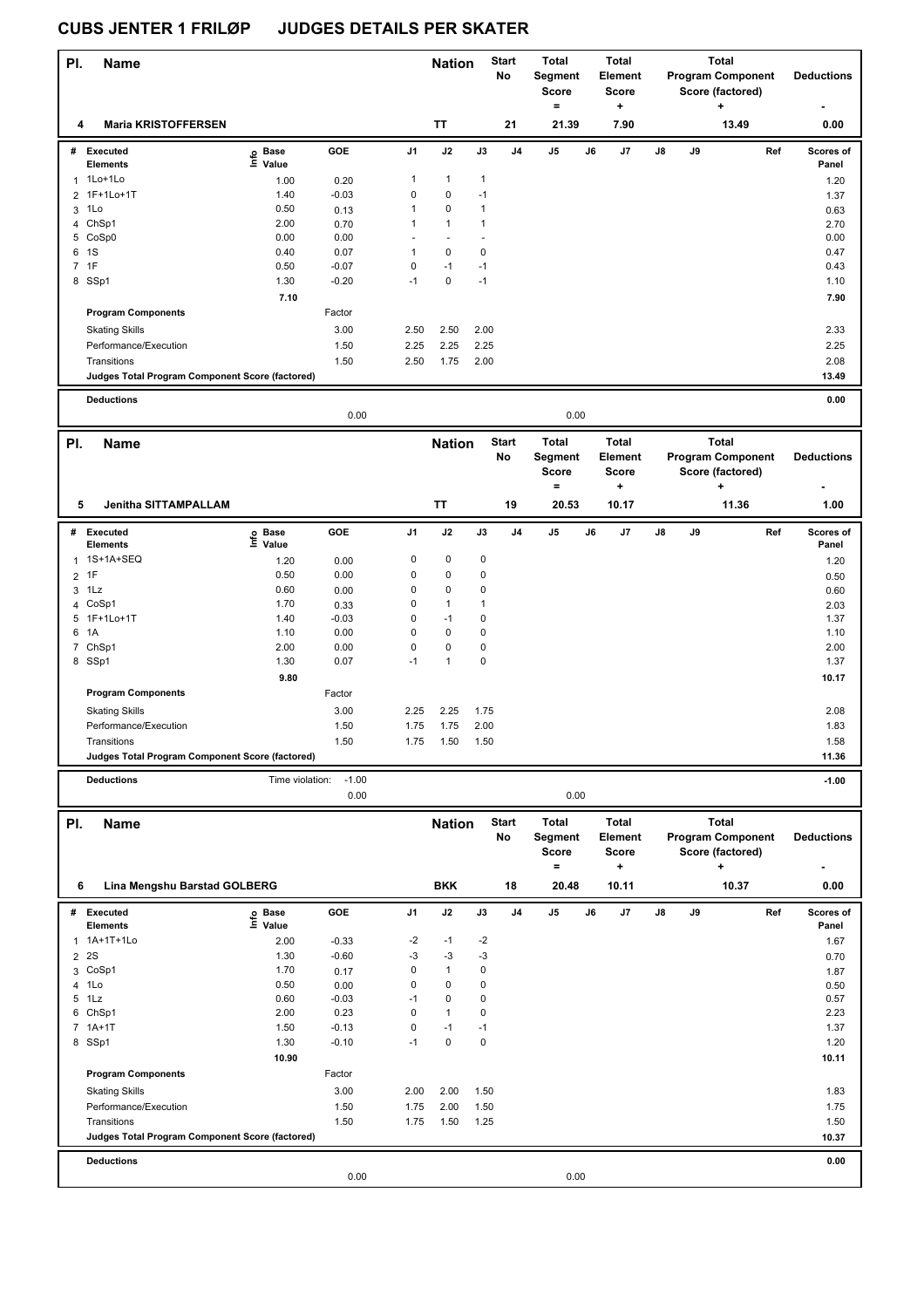| PI.            | <b>Name</b>                                     |   |                   |         |                | <b>Nation</b>        |              | <b>Start</b><br>No | Total<br>Segment<br>Score<br>$\equiv$ |      | <b>Total</b><br>Element<br>Score<br>٠ |               |    | Total<br><b>Program Component</b><br>Score (factored)<br>٠ | <b>Deductions</b><br>٠ |
|----------------|-------------------------------------------------|---|-------------------|---------|----------------|----------------------|--------------|--------------------|---------------------------------------|------|---------------------------------------|---------------|----|------------------------------------------------------------|------------------------|
| 7              | <b>Dina VASBOTTEN</b>                           |   |                   |         |                | <b>OSK</b>           |              | 11                 | 19.83                                 |      | 9.46                                  |               |    | 10.37                                                      | 0.00                   |
| #              | Executed<br><b>Elements</b>                     |   | e Base<br>E Value | GOE     | J <sub>1</sub> | J2                   | J3           | J <sub>4</sub>     | J <sub>5</sub>                        | J6   | J7                                    | $\mathsf{J}8$ | J9 | Ref                                                        | Scores of<br>Panel     |
| 1              | 1Lo+1Lo                                         |   | 1.00              | $-0.10$ | $-1$           | $-1$                 | $-1$         |                    |                                       |      |                                       |               |    |                                                            | 0.90                   |
|                | 2 1Lz+1Lo                                       | e | 1.10              | $-0.20$ | $-2$           | $-2$                 | $-2$         |                    |                                       |      |                                       |               |    |                                                            | 0.90                   |
|                | 3 SSp1                                          |   | 1.30              | 0.33    | 1              | $\blacktriangleleft$ | 0            |                    |                                       |      |                                       |               |    |                                                            | 1.63                   |
|                | 4 ChSp1                                         |   | 2.00              | 0.23    | 0              | 1                    | 0            |                    |                                       |      |                                       |               |    |                                                            | 2.23                   |
| 5              | 1S                                              |   | 0.40              | 0.00    | 0              | $\mathbf 0$          | 0            |                    |                                       |      |                                       |               |    |                                                            | 0.40                   |
| 6              | 1Lz                                             |   | 0.60              | $-0.10$ | $-1$           | $-1$                 | $-1$         |                    |                                       |      |                                       |               |    |                                                            | 0.50                   |
| $\overline{7}$ | CoSp1                                           |   | 1.70              | 0.17    | 0              | $\mathbf 0$          | $\mathbf{1}$ |                    |                                       |      |                                       |               |    |                                                            | 1.87                   |
|                | 8 1A                                            |   | 1.10              | $-0.07$ | $\mathbf 0$    | $\mathbf 0$          | $-1$         |                    |                                       |      |                                       |               |    |                                                            | 1.03                   |
|                |                                                 |   | 9.20              |         |                |                      |              |                    |                                       |      |                                       |               |    |                                                            | 9.46                   |
|                | <b>Program Components</b>                       |   |                   | Factor  |                |                      |              |                    |                                       |      |                                       |               |    |                                                            |                        |
|                | <b>Skating Skills</b>                           |   |                   | 3.00    | 1.75           | 1.75                 | 2.00         |                    |                                       |      |                                       |               |    |                                                            | 1.83                   |
|                | Performance/Execution                           |   |                   | 1.50    | 1.50           | 1.75                 | 1.75         |                    |                                       |      |                                       |               |    |                                                            | 1.67                   |
|                | Transitions                                     |   |                   | 1.50    | 1.75           | 1.50                 | 1.50         |                    |                                       |      |                                       |               |    |                                                            | 1.58                   |
|                | Judges Total Program Component Score (factored) |   |                   |         |                |                      |              |                    |                                       |      |                                       |               |    |                                                            | 10.37                  |
|                | <b>Deductions</b>                               |   |                   |         |                |                      |              |                    |                                       |      |                                       |               |    |                                                            | 0.00                   |
|                |                                                 |   |                   | 0.00    |                |                      |              |                    |                                       | 0.00 |                                       |               |    |                                                            |                        |

e Jump take off with wrong edge

| PI.            | <b>Name</b>                                     |                            |            |                | <b>Nation</b> |      | <b>Start</b><br>No | <b>Total</b><br>Segment<br><b>Score</b><br>٠ |    | <b>Total</b><br>Element<br><b>Score</b><br>٠ |               |    | <b>Total</b><br><b>Program Component</b><br>Score (factored)<br>$\ddot{}$ | <b>Deductions</b>  |
|----------------|-------------------------------------------------|----------------------------|------------|----------------|---------------|------|--------------------|----------------------------------------------|----|----------------------------------------------|---------------|----|---------------------------------------------------------------------------|--------------------|
| 8              | Kari Sofie SLØRDAHL TELLEFSEN                   |                            |            |                | <b>OSK</b>    |      | $\mathbf{2}$       | 19.82                                        |    | 9.44                                         |               |    | 10.38                                                                     | 0.00               |
| #              | Executed<br><b>Elements</b>                     | e Base<br>E Value<br>Value | <b>GOE</b> | J <sub>1</sub> | J2            | J3   | J <sub>4</sub>     | J <sub>5</sub>                               | J6 | J7                                           | $\mathsf{J}8$ | J9 | Ref                                                                       | Scores of<br>Panel |
| $\overline{1}$ | 1Lz+1Lo                                         | 1.10                       | 0.00       | 0              | 0             | 0    |                    |                                              |    |                                              |               |    |                                                                           | 1.10               |
| $\overline{2}$ | 1S                                              | 0.40                       | 0.00       | 0              | $\mathbf 0$   | 0    |                    |                                              |    |                                              |               |    |                                                                           | 0.40               |
| 3              | SSp1                                            | 1.30                       | 0.07       | 0              | $\mathbf{1}$  | $-1$ |                    |                                              |    |                                              |               |    |                                                                           | 1.37               |
| $\overline{4}$ | 1F                                              | 0.50                       | 0.00       | 0              | 0             | 0    |                    |                                              |    |                                              |               |    |                                                                           | 0.50               |
| 5              | 1Lo+1Lo+1Lo                                     | 1.50                       | 0.07       | 0              | $\mathbf{1}$  | 0    |                    |                                              |    |                                              |               |    |                                                                           | 1.57               |
| 6              | ChSt1                                           | 2.00                       | 0.00       | 0              | $\mathbf 0$   | 0    |                    |                                              |    |                                              |               |    |                                                                           | 2.00               |
| $7^{\circ}$    | 1Lz                                             | 0.60                       | $-0.10$    | 0              | $-2$          | $-1$ |                    |                                              |    |                                              |               |    |                                                                           | 0.50               |
|                | 8 CCoSp1                                        | 2.00                       | 0.00       | 0              | $\mathbf 0$   | 0    |                    |                                              |    |                                              |               |    |                                                                           | 2.00               |
|                |                                                 | 9.40                       |            |                |               |      |                    |                                              |    |                                              |               |    |                                                                           | 9.44               |
|                | <b>Program Components</b>                       |                            | Factor     |                |               |      |                    |                                              |    |                                              |               |    |                                                                           |                    |
|                | <b>Skating Skills</b>                           |                            | 3.00       | 2.00           | 2.00          | 1.75 |                    |                                              |    |                                              |               |    |                                                                           | 1.92               |
|                | Performance/Execution                           |                            | 1.50       | 1.25           | 1.50          | 1.75 |                    |                                              |    |                                              |               |    |                                                                           | 1.50               |
|                | Transitions                                     |                            | 1.50       | 1.75           | 1.50          | 1.50 |                    |                                              |    |                                              |               |    |                                                                           | 1.58               |
|                | Judges Total Program Component Score (factored) |                            |            |                |               |      |                    |                                              |    |                                              |               |    |                                                                           | 10.38              |
|                | <b>Deductions</b>                               |                            |            |                |               |      |                    |                                              |    |                                              |               |    |                                                                           | 0.00               |

0.00 0.00

| PI.          | <b>Name</b>                                     |                            |         |                | <b>Nation</b>            |             | <b>Start</b><br>No | <b>Total</b><br>Segment<br><b>Score</b> |      | <b>Total</b><br>Element<br><b>Score</b> |               |    | <b>Total</b><br><b>Program Component</b><br>Score (factored) | <b>Deductions</b>  |
|--------------|-------------------------------------------------|----------------------------|---------|----------------|--------------------------|-------------|--------------------|-----------------------------------------|------|-----------------------------------------|---------------|----|--------------------------------------------------------------|--------------------|
| 9            | <b>Lisa SAGEN</b>                               |                            |         |                | <b>AKK</b>               |             | 15                 | ٠<br>19.70                              |      | ٠<br>7.19                               |               |    | ÷<br>12.51                                                   | ۰<br>0.00          |
|              |                                                 |                            |         |                |                          |             |                    |                                         |      |                                         |               |    |                                                              |                    |
| #            | Executed<br><b>Elements</b>                     | e Base<br>⊆ Value<br>Value | GOE     | J <sub>1</sub> | J2                       | J3          | J <sub>4</sub>     | J <sub>5</sub>                          | J6   | J7                                      | $\mathsf{J}8$ | J9 | Ref                                                          | Scores of<br>Panel |
| $\mathbf{1}$ | <b>2S</b>                                       | 1.30                       | $-0.60$ | $-3$           | $-3$                     | $-3$        |                    |                                         |      |                                         |               |    |                                                              | 0.70               |
|              | 2 1A+1T                                         | 1.50                       | 0.00    | 0              | $\mathbf 0$              | 0           |                    |                                         |      |                                         |               |    |                                                              | 1.50               |
|              | 3 ChSp0                                         | 0.00                       | 0.00    | ٠              | $\overline{\phantom{a}}$ |             |                    |                                         |      |                                         |               |    |                                                              | 0.00               |
|              | 4 CoSp1                                         | 1.70                       | $-0.50$ | $-2$           | $-2$                     | $-1$        |                    |                                         |      |                                         |               |    |                                                              | 1.20               |
|              | 5 1Lz                                           | 0.60                       | $-0.07$ | $-1$           | $-1$                     | $\mathbf 0$ |                    |                                         |      |                                         |               |    |                                                              | 0.53               |
|              | 6 1A                                            | 1.10                       | $-0.07$ | 0              | $\mathbf 0$              | $-1$        |                    |                                         |      |                                         |               |    |                                                              | 1.03               |
|              | 7 1F+1Lo+1T                                     | 1.40                       | $-0.07$ | $-1$           | $-1$                     | 0           |                    |                                         |      |                                         |               |    |                                                              | 1.33               |
|              | 8 SSp1                                          | 1.30                       | $-0.40$ | $-1$           | $-1$                     | $-2$        |                    |                                         |      |                                         |               |    |                                                              | 0.90               |
|              |                                                 | 8.90                       |         |                |                          |             |                    |                                         |      |                                         |               |    |                                                              | 7.19               |
|              | <b>Program Components</b>                       |                            | Factor  |                |                          |             |                    |                                         |      |                                         |               |    |                                                              |                    |
|              | <b>Skating Skills</b>                           |                            | 3.00    | 2.00           | 2.50                     | 2.00        |                    |                                         |      |                                         |               |    |                                                              | 2.17               |
|              | Performance/Execution                           |                            | 1.50    | 1.75           | 2.00                     | 2.25        |                    |                                         |      |                                         |               |    |                                                              | 2.00               |
|              | Transitions                                     |                            | 1.50    | 2.25           | 2.00                     | 1.75        |                    |                                         |      |                                         |               |    |                                                              | 2.00               |
|              | Judges Total Program Component Score (factored) |                            |         |                |                          |             |                    |                                         |      |                                         |               |    |                                                              | 12.51              |
|              | <b>Deductions</b>                               |                            |         |                |                          |             |                    |                                         |      |                                         |               |    |                                                              | 0.00               |
|              |                                                 |                            | 0.00    |                |                          |             |                    |                                         | 0.00 |                                         |               |    |                                                              |                    |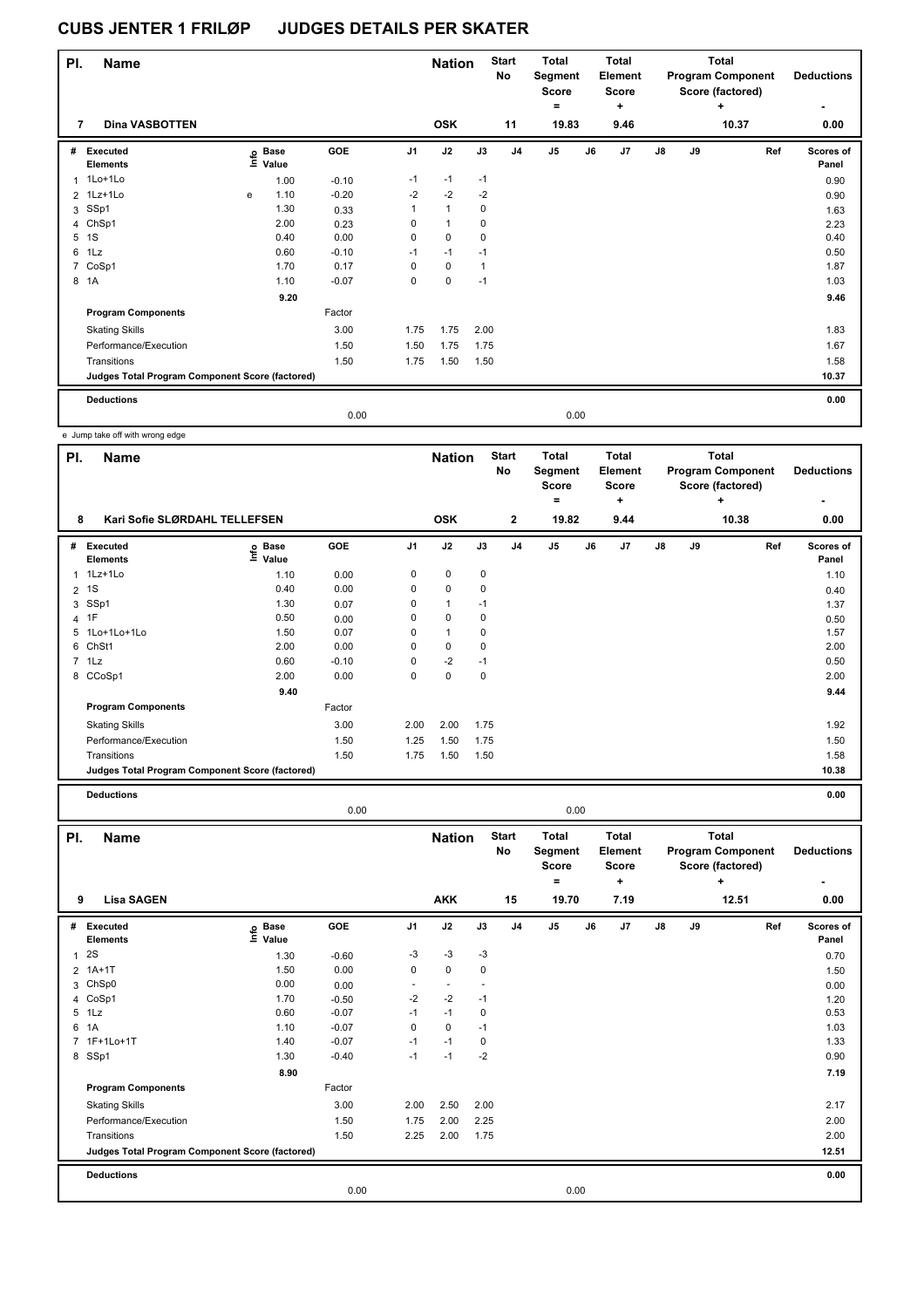<< Downgraded jump

| PI. | <b>Name</b>                                     |                   |         |                | <b>Nation</b> |             | <b>Start</b><br>No | <b>Total</b><br>Segment<br><b>Score</b> |    | <b>Total</b><br>Element<br><b>Score</b> |               |    | <b>Total</b><br><b>Program Component</b><br>Score (factored) | <b>Deductions</b>                |
|-----|-------------------------------------------------|-------------------|---------|----------------|---------------|-------------|--------------------|-----------------------------------------|----|-----------------------------------------|---------------|----|--------------------------------------------------------------|----------------------------------|
| 10  | <b>Amanda BJERKE</b>                            |                   |         |                | <b>GKK</b>    |             | 13                 | $\equiv$<br>17.89                       |    | ٠<br>7.88                               |               |    | ٠<br>10.01                                                   | $\overline{\phantom{0}}$<br>0.00 |
|     |                                                 |                   |         |                |               |             |                    |                                         |    |                                         |               |    |                                                              |                                  |
| #   | Executed<br><b>Elements</b>                     | e Base<br>E Value | GOE     | J <sub>1</sub> | J2            | J3          | J <sub>4</sub>     | J <sub>5</sub>                          | J6 | J7                                      | $\mathsf{J}8$ | J9 | Ref                                                          | Scores of<br>Panel               |
|     | $1$ 1F+1Lo                                      | 1.00              | 0.00    | 0              | $\mathbf 0$   | $\pmb{0}$   |                    |                                         |    |                                         |               |    |                                                              | 1.00                             |
|     | 2 1A+SEQ                                        | 0.88              | $-0.40$ | $-2$           | $-2$          | $-2$        |                    |                                         |    |                                         |               |    |                                                              | 0.48                             |
|     | 3 CoSp1                                         | 1.70              | 0.17    | 0              | $\mathbf 0$   | 1           |                    |                                         |    |                                         |               |    |                                                              | 1.87                             |
| 4   | 1S                                              | 0.40              | 0.00    | 0              | $\mathbf 0$   | 0           |                    |                                         |    |                                         |               |    |                                                              | 0.40                             |
| 5   | ChSt1                                           | 2.00              | $-0.17$ | $-1$           | $\mathbf 0$   | 0           |                    |                                         |    |                                         |               |    |                                                              | 1.83                             |
|     | 6 1F                                            | 0.50              | 0.00    | 0              | $\mathbf 0$   | $\mathbf 0$ |                    |                                         |    |                                         |               |    |                                                              | 0.50                             |
|     | 7 USp1                                          | 1.20              | $-0.30$ | $-2$           | $\mathbf 0$   | $-1$        |                    |                                         |    |                                         |               |    |                                                              | 0.90                             |
|     | 8 1A                                            | 1.10              | $-0.20$ | $-1$           | $-1$          | $-1$        |                    |                                         |    |                                         |               |    |                                                              | 0.90                             |
|     |                                                 | 8.78              |         |                |               |             |                    |                                         |    |                                         |               |    |                                                              | 7.88                             |
|     | <b>Program Components</b>                       |                   | Factor  |                |               |             |                    |                                         |    |                                         |               |    |                                                              |                                  |
|     | <b>Skating Skills</b>                           |                   | 3.00    | 1.75           | 1.50          | 1.75        |                    |                                         |    |                                         |               |    |                                                              | 1.67                             |
|     | Performance/Execution                           |                   | 1.50    | 1.75           | 1.50          | 2.25        |                    |                                         |    |                                         |               |    |                                                              | 1.83                             |
|     | Transitions                                     |                   | 1.50    | 1.50           | 1.25          | 1.75        |                    |                                         |    |                                         |               |    |                                                              | 1.50                             |
|     | Judges Total Program Component Score (factored) |                   |         |                |               |             |                    |                                         |    |                                         |               |    |                                                              | 10.01                            |
|     | <b>Deductions</b>                               |                   |         |                |               |             |                    |                                         |    |                                         |               |    |                                                              | 0.00                             |

| PI. | <b>Name</b>                                     |                   |         |                | <b>Nation</b> |             | <b>Start</b><br>No | Total<br>Segment<br>Score<br>٠ |      | Total<br>Element<br><b>Score</b><br>٠ |    |    | Total<br><b>Program Component</b><br>Score (factored)<br>÷ | <b>Deductions</b><br>٠ |
|-----|-------------------------------------------------|-------------------|---------|----------------|---------------|-------------|--------------------|--------------------------------|------|---------------------------------------|----|----|------------------------------------------------------------|------------------------|
| 11  | <b>Camilla DANIELSEN</b>                        |                   |         |                | <b>TT</b>     |             | 5                  | 17.87                          |      | 6.10                                  |    |    | 11.77                                                      | 0.00                   |
| #   | <b>Executed</b><br><b>Elements</b>              | e Base<br>⊑ Value | GOE     | J <sub>1</sub> | J2            | J3          | J <sub>4</sub>     | J5                             | J6   | J <sub>7</sub>                        | J8 | J9 | Ref                                                        | Scores of<br>Panel     |
|     | 1 1F+1Lo                                        | 1.00              | 0.07    | 0              | $\mathbf{1}$  | $\mathbf 0$ |                    |                                |      |                                       |    |    |                                                            | 1.07                   |
|     | 2 1A+1Lo+1T                                     | 2.00              | 0.00    | 1              | $\mathbf 0$   | $-1$        |                    |                                |      |                                       |    |    |                                                            | 2.00                   |
|     | 3 SSp2                                          | 1.60              | 0.50    | 1              | $\mathbf{1}$  | 1           |                    |                                |      |                                       |    |    |                                                            | 2.10                   |
|     | 4 ChSp0                                         | 0.00              | 0.00    |                |               |             |                    |                                |      |                                       |    |    |                                                            | 0.00                   |
|     | 5 1Lo                                           | 0.50              | 0.00    | 0              | $\mathbf 0$   | 0           |                    |                                |      |                                       |    |    |                                                            | 0.50                   |
|     | $6$ 1A $\leq$                                   | 0.00              | 0.00    | ٠              |               |             |                    |                                |      |                                       |    |    |                                                            | 0.00                   |
|     | 7 1F                                            | 0.50              | $-0.07$ | 0              | $-1$          | $-1$        |                    |                                |      |                                       |    |    |                                                            | 0.43                   |
|     | 8 CCoSp0                                        | 0.00              | 0.00    |                |               |             |                    |                                |      |                                       |    |    |                                                            | 0.00                   |
|     |                                                 | 5.60              |         |                |               |             |                    |                                |      |                                       |    |    |                                                            | 6.10                   |
|     | <b>Program Components</b>                       |                   | Factor  |                |               |             |                    |                                |      |                                       |    |    |                                                            |                        |
|     | <b>Skating Skills</b>                           |                   | 3.00    | 2.25           | 2.25          | 2.00        |                    |                                |      |                                       |    |    |                                                            | 2.17                   |
|     | Performance/Execution                           |                   | 1.50    | 1.75           | 1.75          | 1.75        |                    |                                |      |                                       |    |    |                                                            | 1.75                   |
|     | Transitions                                     |                   | 1.50    | 2.00           | 1.75          | 1.50        |                    |                                |      |                                       |    |    |                                                            | 1.75                   |
|     | Judges Total Program Component Score (factored) |                   |         |                |               |             |                    |                                |      |                                       |    |    |                                                            | 11.77                  |
|     | <b>Deductions</b>                               |                   |         |                |               |             |                    |                                |      |                                       |    |    |                                                            | 0.00                   |
|     |                                                 |                   | 0.00    |                |               |             |                    |                                | 0.00 |                                       |    |    |                                                            |                        |

0.00 0.00

| PI. | <b>Name</b>                                     |                            |         |                | <b>Nation</b> |             | <b>Start</b><br>No | <b>Total</b><br>Segment<br><b>Score</b><br>۰ |      | <b>Total</b><br>Element<br><b>Score</b><br>÷ |               |    | <b>Total</b><br><b>Program Component</b><br>Score (factored)<br>÷ | <b>Deductions</b>  |
|-----|-------------------------------------------------|----------------------------|---------|----------------|---------------|-------------|--------------------|----------------------------------------------|------|----------------------------------------------|---------------|----|-------------------------------------------------------------------|--------------------|
| 12  | <b>Hedvig GUSTAVSEN</b>                         |                            |         |                | OI            |             | 16                 | 17.13                                        |      | 7.51                                         |               |    | 9.62                                                              | 0.00               |
| #   | Executed<br><b>Elements</b>                     | e Base<br>⊑ Value<br>Value | GOE     | J <sub>1</sub> | J2            | J3          | J <sub>4</sub>     | J <sub>5</sub>                               | J6   | J7                                           | $\mathsf{J}8$ | J9 | Ref                                                               | Scores of<br>Panel |
|     | 1 1F+1Lo                                        | 1.00                       | 0.00    | 0              | $\pmb{0}$     | 0           |                    |                                              |      |                                              |               |    |                                                                   | 1.00               |
|     | $2$ 1A                                          | 1.10                       | $-0.60$ | $-3$           | $-3$          | $-3$        |                    |                                              |      |                                              |               |    |                                                                   | 0.50               |
| 3   | CSp1                                            | 1.40                       | $-0.60$ | $-2$           | $-2$          | $-2$        |                    |                                              |      |                                              |               |    |                                                                   | 0.80               |
|     | 4 1F                                            | 0.50                       | 0.00    | 0              | $\mathbf 0$   | $\mathbf 0$ |                    |                                              |      |                                              |               |    |                                                                   | 0.50               |
| 5   | ChSp1                                           | 2.00                       | 0.23    |                | $\pmb{0}$     | 0           |                    |                                              |      |                                              |               |    |                                                                   | 2.23               |
|     | 6 CoSp1                                         | 1.70                       | 0.00    | 0              | $\pmb{0}$     | 0           |                    |                                              |      |                                              |               |    |                                                                   | 1.70               |
|     | 7 1A+SEQ                                        | 0.88                       | $-0.60$ | -3             | -3            | -3          |                    |                                              |      |                                              |               |    |                                                                   | 0.28               |
|     | 8 1Lo                                           | 0.50                       | 0.00    | 0              | $\mathbf 0$   | $\mathbf 0$ |                    |                                              |      |                                              |               |    |                                                                   | 0.50               |
|     |                                                 | 9.08                       |         |                |               |             |                    |                                              |      |                                              |               |    |                                                                   | 7.51               |
|     | <b>Program Components</b>                       |                            | Factor  |                |               |             |                    |                                              |      |                                              |               |    |                                                                   |                    |
|     | <b>Skating Skills</b>                           |                            | 3.00    | 1.50           | 1.75          | 1.50        |                    |                                              |      |                                              |               |    |                                                                   | 1.58               |
|     | Performance/Execution                           |                            | 1.50    | 1.75           | 1.75          | 1.75        |                    |                                              |      |                                              |               |    |                                                                   | 1.75               |
|     | Transitions                                     |                            | 1.50    | 1.50           | 1.50          | 1.50        |                    |                                              |      |                                              |               |    |                                                                   | 1.50               |
|     | Judges Total Program Component Score (factored) |                            |         |                |               |             |                    |                                              |      |                                              |               |    |                                                                   | 9.62               |
|     | <b>Deductions</b>                               |                            |         |                |               |             |                    |                                              |      |                                              |               |    |                                                                   | 0.00               |
|     |                                                 |                            | 0.00    |                |               |             |                    |                                              | 0.00 |                                              |               |    |                                                                   |                    |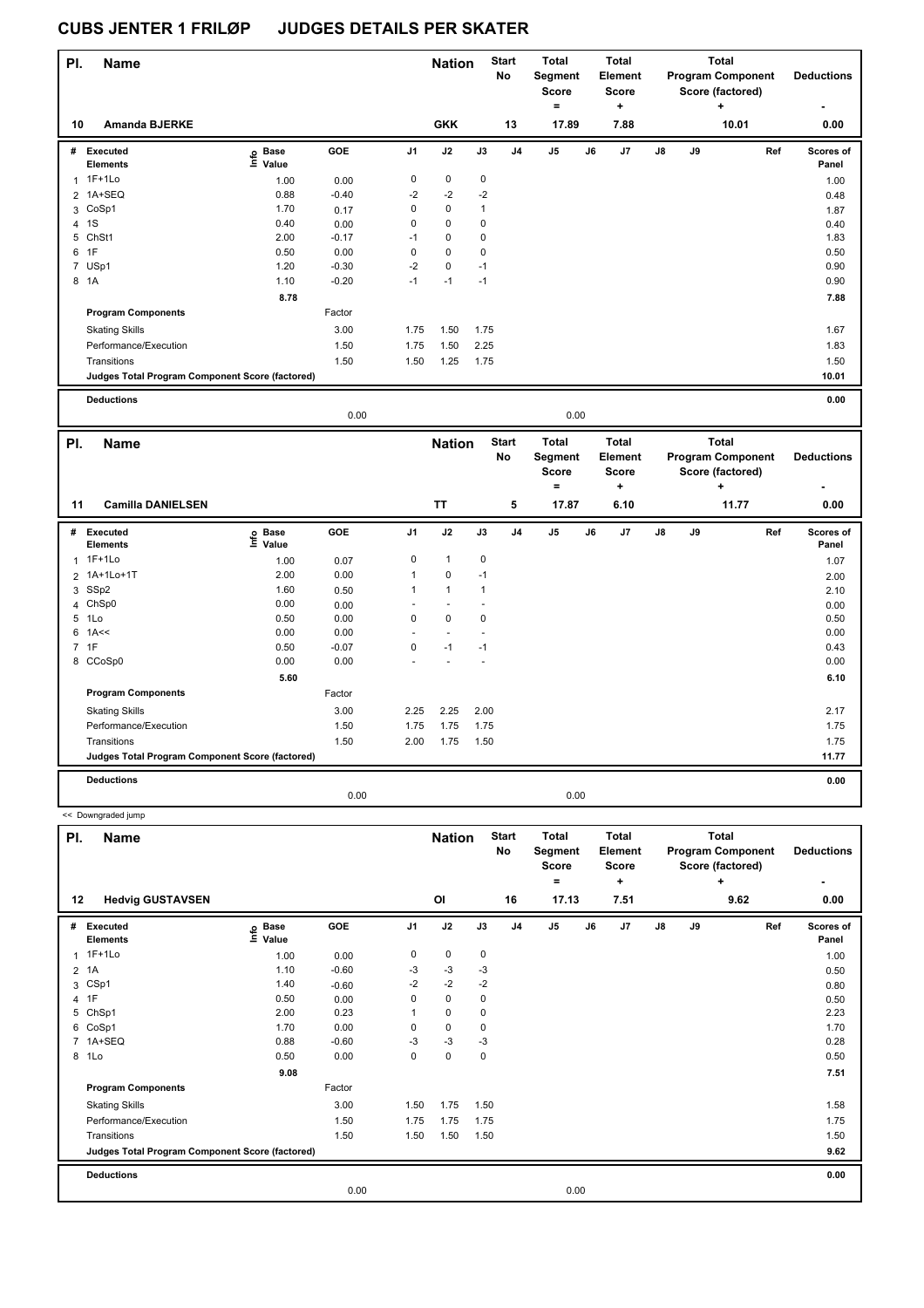| PI.            | <b>Name</b>                                     |                            |         |                | <b>Nation</b> |              | <b>Start</b><br>No | <b>Total</b><br>Segment<br><b>Score</b><br>٠ |      | Total<br>Element<br><b>Score</b><br>٠. |               |    | <b>Total</b><br><b>Program Component</b><br>Score (factored)<br>٠ | <b>Deductions</b><br>۰    |
|----------------|-------------------------------------------------|----------------------------|---------|----------------|---------------|--------------|--------------------|----------------------------------------------|------|----------------------------------------|---------------|----|-------------------------------------------------------------------|---------------------------|
| 13             | Jenni SKAARA                                    |                            |         |                | <b>SKK</b>    |              | 17                 | 17.03                                        |      | 7.39                                   |               |    | 10.64                                                             | 1.00                      |
| #              | Executed<br><b>Elements</b>                     | <b>Base</b><br>١m<br>Value | GOE     | J <sub>1</sub> | J2            | J3           | J <sub>4</sub>     | J5                                           | J6   | J <sub>7</sub>                         | $\mathsf{J}8$ | J9 | Ref                                                               | <b>Scores of</b><br>Panel |
| $\overline{1}$ | 1Lo                                             | 0.50                       | 0.00    | 0              | 0             | 0            |                    |                                              |      |                                        |               |    |                                                                   | 0.50                      |
| $\overline{2}$ | 2F<<                                            | 0.50                       | $-0.30$ | $-3$           | $-3$          | -3           |                    |                                              |      |                                        |               |    |                                                                   | 0.20                      |
| 3              | SSp1                                            | 1.30                       | 0.50    | 1              | $\mathbf{1}$  | $\mathbf{1}$ |                    |                                              |      |                                        |               |    |                                                                   | 1.80                      |
|                | 4 ChSp0                                         | 0.00                       | 0.00    | $\sim$         |               |              |                    |                                              |      |                                        |               |    |                                                                   | 0.00                      |
| 5              | 1S+1Lo+1Lo                                      | 1.40                       | $-0.07$ | 0              | $-1$          | $-1$         |                    |                                              |      |                                        |               |    |                                                                   | 1.33                      |
|                | 6 CoSp1                                         | 1.70                       | 0.33    | 0              | $\mathbf{1}$  | $\mathbf{1}$ |                    |                                              |      |                                        |               |    |                                                                   | 2.03                      |
|                | 7 1Lz                                           | 0.60                       | $-0.07$ | 0              | $-2$          | $\mathbf 0$  |                    |                                              |      |                                        |               |    |                                                                   | 0.53                      |
|                | 8 1F+1Lo                                        | 1.00                       | 0.00    | 0              | $\mathbf 0$   | $\mathbf 0$  |                    |                                              |      |                                        |               |    |                                                                   | 1.00                      |
|                |                                                 | 7.00                       |         |                |               |              |                    |                                              |      |                                        |               |    |                                                                   | 7.39                      |
|                | <b>Program Components</b>                       |                            | Factor  |                |               |              |                    |                                              |      |                                        |               |    |                                                                   |                           |
|                | <b>Skating Skills</b>                           |                            | 3.00    | 2.00           | 2.00          | 1.75         |                    |                                              |      |                                        |               |    |                                                                   | 1.92                      |
|                | Performance/Execution                           |                            | 1.50    | 1.50           | 1.50          | 2.00         |                    |                                              |      |                                        |               |    |                                                                   | 1.67                      |
|                | Transitions                                     |                            | 1.50    | 1.50           | 1.75          | 1.50         |                    |                                              |      |                                        |               |    |                                                                   | 1.58                      |
|                | Judges Total Program Component Score (factored) |                            |         |                |               |              |                    |                                              |      |                                        |               |    |                                                                   | 10.64                     |
|                | <b>Deductions</b>                               | Time violation:            | $-1.00$ |                |               |              |                    |                                              |      |                                        |               |    |                                                                   | $-1.00$                   |
|                |                                                 |                            | 0.00    |                |               |              |                    |                                              | 0.00 |                                        |               |    |                                                                   |                           |

|                | << Downgraded jump                              |                                  |         |                |               |      |                    |                                              |    |                                              |               |    |                                                            |     |                           |
|----------------|-------------------------------------------------|----------------------------------|---------|----------------|---------------|------|--------------------|----------------------------------------------|----|----------------------------------------------|---------------|----|------------------------------------------------------------|-----|---------------------------|
| PI.            | <b>Name</b>                                     |                                  |         |                | <b>Nation</b> |      | <b>Start</b><br>No | <b>Total</b><br>Segment<br><b>Score</b><br>= |    | <b>Total</b><br>Element<br><b>Score</b><br>٠ |               |    | Total<br><b>Program Component</b><br>Score (factored)<br>٠ |     | <b>Deductions</b>         |
| 14             | <b>Jessica SITTAMPALLAM</b>                     |                                  |         |                | <b>TT</b>     |      | 1                  | 16.06                                        |    | 6.17                                         |               |    | 9.89                                                       |     | 0.00                      |
| #              | Executed<br><b>Elements</b>                     | <b>Base</b><br>e Base<br>E Value | GOE     | J <sub>1</sub> | J2            | J3   | J <sub>4</sub>     | J5                                           | J6 | J7                                           | $\mathsf{J}8$ | J9 |                                                            | Ref | <b>Scores of</b><br>Panel |
| 1              | $1S+1T$                                         | 0.80                             | 0.00    | 0              | 0             | 0    |                    |                                              |    |                                              |               |    |                                                            |     | 0.80                      |
| $\overline{2}$ | 1F                                              | 0.50                             | 0.00    | 0              | $\mathbf 0$   | 0    |                    |                                              |    |                                              |               |    |                                                            |     | 0.50                      |
| 3              | SSp1                                            | 1.30                             | $-0.10$ | $-1$           | 0             | 0    |                    |                                              |    |                                              |               |    |                                                            |     | 1.20                      |
|                | 4 ChSp0                                         | 0.00                             | 0.00    |                | $\sim$        |      |                    |                                              |    |                                              |               |    |                                                            |     | 0.00                      |
| 5              | 1Lo                                             | 0.50                             | 0.00    | 0              | 0             | 0    |                    |                                              |    |                                              |               |    |                                                            |     | 0.50                      |
| 6              | $1F+1T$                                         | 0.90                             | 0.00    | $\Omega$       | $\pmb{0}$     | 0    |                    |                                              |    |                                              |               |    |                                                            |     | 0.90                      |
|                | 7 1S                                            | 0.40                             | 0.00    | $\Omega$       | $\mathbf 0$   | 0    |                    |                                              |    |                                              |               |    |                                                            |     | 0.40                      |
|                | 8 CoSp1                                         | 1.70                             | 0.17    | $\mathbf 0$    | $\mathbf{1}$  | 0    |                    |                                              |    |                                              |               |    |                                                            |     | 1.87                      |
|                |                                                 | 6.10                             |         |                |               |      |                    |                                              |    |                                              |               |    |                                                            |     | 6.17                      |
|                | <b>Program Components</b>                       |                                  | Factor  |                |               |      |                    |                                              |    |                                              |               |    |                                                            |     |                           |
|                | <b>Skating Skills</b>                           |                                  | 3.00    | 1.50           | 2.00          | 1.50 |                    |                                              |    |                                              |               |    |                                                            |     | 1.67                      |
|                | Performance/Execution                           |                                  | 1.50    | 1.50           | 1.75          | 1.75 |                    |                                              |    |                                              |               |    |                                                            |     | 1.67                      |
|                | Transitions                                     |                                  | 1.50    | 1.75           | 1.25          | 1.75 |                    |                                              |    |                                              |               |    |                                                            |     | 1.58                      |
|                | Judges Total Program Component Score (factored) |                                  |         |                |               |      |                    |                                              |    |                                              |               |    |                                                            |     | 9.89                      |
|                | <b>Deductions</b>                               |                                  |         |                |               |      |                    |                                              |    |                                              |               |    |                                                            |     | 0.00                      |

0.00 0.00

| PI.            | <b>Name</b>                                     |   |                                  |                   |                | <b>Nation</b>            |             | <b>Start</b><br>No | <b>Total</b><br>Segment<br><b>Score</b><br>٠ |    | <b>Total</b><br><b>Element</b><br><b>Score</b><br>٠ |    |    | Total<br><b>Program Component</b><br>Score (factored)<br>٠ | <b>Deductions</b>  |
|----------------|-------------------------------------------------|---|----------------------------------|-------------------|----------------|--------------------------|-------------|--------------------|----------------------------------------------|----|-----------------------------------------------------|----|----|------------------------------------------------------------|--------------------|
| 15             | <b>Ellen AABOL</b>                              |   |                                  |                   |                | <b>SSK</b>               |             | 8                  | 14.36                                        |    | 6.10                                                |    |    | 9.26                                                       | 1.00               |
| #              | Executed<br><b>Elements</b>                     |   | <b>Base</b><br>e Base<br>⊑ Value | <b>GOE</b>        | J <sub>1</sub> | J2                       | J3          | J <sub>4</sub>     | J <sub>5</sub>                               | J6 | J7                                                  | J8 | J9 | Ref                                                        | Scores of<br>Panel |
| $\mathbf{1}$   | 1Lo                                             |   | 0.50                             | 0.00              | 0              | $\mathbf 0$              | 0           |                    |                                              |    |                                                     |    |    |                                                            | 0.50               |
|                | $2$ 1 Lz                                        | e | 0.60                             | $-0.27$           | -3             | $-3$                     | $-2$        |                    |                                              |    |                                                     |    |    |                                                            | 0.33               |
| 3              | SSp1                                            |   | 1.30                             | 0.00              | 0              | $\mathbf 0$              | 0           |                    |                                              |    |                                                     |    |    |                                                            | 1.30               |
|                | 4 1F+1Lo+1T                                     |   | 1.40                             | $-0.03$           | $-1$           | $\mathbf 0$              | 0           |                    |                                              |    |                                                     |    |    |                                                            | 1.37               |
| $5^{\circ}$    | 1F                                              |   | 0.50                             | 0.00              | 0              | $\mathbf 0$              | 0           |                    |                                              |    |                                                     |    |    |                                                            | 0.50               |
| 6              | CoSp1                                           |   | 1.70                             | $-0.40$           | $-1$           | $-2$                     | $-1$        |                    |                                              |    |                                                     |    |    |                                                            | 1.30               |
| $\overline{7}$ | ChSp0                                           |   | 0.00                             | 0.00              | ٠              | $\overline{\phantom{a}}$ |             |                    |                                              |    |                                                     |    |    |                                                            | 0.00               |
|                | 8 1S+1T                                         |   | 0.80                             | 0.00              | 0              | $\mathbf 0$              | $\mathbf 0$ |                    |                                              |    |                                                     |    |    |                                                            | 0.80               |
|                |                                                 |   | 6.80                             |                   |                |                          |             |                    |                                              |    |                                                     |    |    |                                                            | 6.10               |
|                | <b>Program Components</b>                       |   |                                  | Factor            |                |                          |             |                    |                                              |    |                                                     |    |    |                                                            |                    |
|                | <b>Skating Skills</b>                           |   |                                  | 3.00              | 1.75           | 1.75                     | 1.75        |                    |                                              |    |                                                     |    |    |                                                            | 1.75               |
|                | Performance/Execution                           |   |                                  | 1.50              | 1.00           | 1.25                     | 1.50        |                    |                                              |    |                                                     |    |    |                                                            | 1.25               |
|                | Transitions                                     |   |                                  | 1.50              | 1.25           | 1.25                     | 1.75        |                    |                                              |    |                                                     |    |    |                                                            | 1.42               |
|                | Judges Total Program Component Score (factored) |   |                                  |                   |                |                          |             |                    |                                              |    |                                                     |    |    |                                                            | 9.26               |
|                | <b>Deductions</b>                               |   |                                  | $-1.00$<br>Falls: |                |                          |             |                    |                                              |    |                                                     |    |    |                                                            | $-1.00$            |
|                |                                                 |   |                                  | 0.00              |                |                          |             |                    | 0.00                                         |    |                                                     |    |    |                                                            |                    |

e Jump take off with wrong edge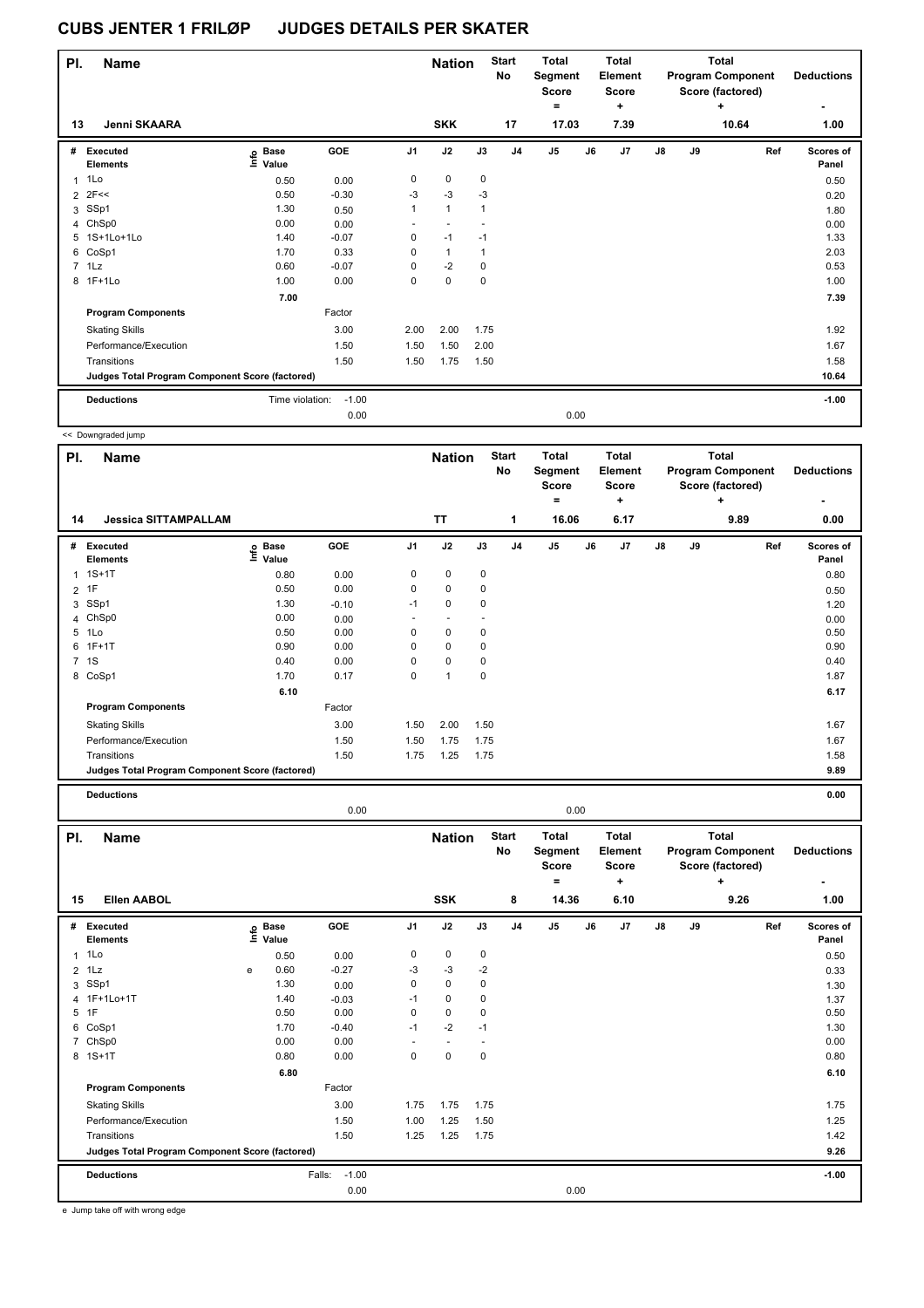| PI.            | <b>Name</b>                                     |                                   |                           |             | <b>Nation</b>            |                              | <b>Start</b><br>No | <b>Total</b><br>Segment<br>Score<br>$=$ |    | <b>Total</b><br><b>Element</b><br>Score<br>÷ |                                                   | Total<br><b>Program Component</b><br>Score (factored) | <b>Deductions</b>                                 |                    |
|----------------|-------------------------------------------------|-----------------------------------|---------------------------|-------------|--------------------------|------------------------------|--------------------|-----------------------------------------|----|----------------------------------------------|---------------------------------------------------|-------------------------------------------------------|---------------------------------------------------|--------------------|
| 16             | <b>Pernille Juklestad ESKELAND</b>              |                                   |                           |             | <b>AKK</b>               |                              | 7                  | 13.94                                   |    | 5.07                                         |                                                   |                                                       | 8.87                                              | 0.00               |
|                | # Executed                                      | $\overset{\circ}{\text{E}}$ Value | GOE                       | J1          | J2                       | J3                           | J4                 | $\mathsf{J}5$                           | J6 | J7                                           | J8                                                | J9                                                    | Ref                                               | Scores of          |
|                | <b>Elements</b>                                 |                                   |                           |             |                          |                              |                    |                                         |    |                                              |                                                   |                                                       |                                                   | Panel              |
| $\mathbf{1}$   | 1Lz                                             | 0.60                              | $-0.13$                   | $-2$        | $-2$                     | $\pmb{0}$                    |                    |                                         |    |                                              |                                                   |                                                       |                                                   | 0.47               |
| $\overline{2}$ | $1Lo+1T$                                        | 0.90                              | 0.00                      | 0           | 0                        | $\pmb{0}$                    |                    |                                         |    |                                              |                                                   |                                                       |                                                   | 0.90               |
| 3              | Csp <sub>0</sub><br>4 ChSp1                     | 0.00<br>2.00                      | 0.00                      | ä,<br>0     | $\sim$<br>$\pmb{0}$      | $\ddot{\phantom{1}}$<br>$-1$ |                    |                                         |    |                                              |                                                   |                                                       |                                                   | 0.00               |
| 5              | $1F+1Lo$                                        | 1.00                              | $-0.17$<br>$-0.03$        | 0           | 0                        | $-1$                         |                    |                                         |    |                                              |                                                   |                                                       |                                                   | 1.83<br>0.97       |
| 6              | 1S                                              | 0.40                              | 0.00                      | 0           | 0                        | $\pmb{0}$                    |                    |                                         |    |                                              |                                                   |                                                       |                                                   | 0.40               |
| 7              | 1F                                              | 0.50                              | 0.00                      | 0           | 0                        | 0                            |                    |                                         |    |                                              |                                                   |                                                       |                                                   | 0.50               |
|                | 8 SSp0                                          | 0.00                              | 0.00                      |             |                          |                              |                    |                                         |    |                                              |                                                   |                                                       |                                                   | 0.00               |
|                |                                                 | 5.40                              |                           |             |                          |                              |                    |                                         |    |                                              |                                                   |                                                       |                                                   | 5.07               |
|                | <b>Program Components</b>                       |                                   | Factor                    |             |                          |                              |                    |                                         |    |                                              |                                                   |                                                       |                                                   |                    |
|                | <b>Skating Skills</b>                           |                                   | 3.00                      | 1.50        | 1.75                     | 1.50                         |                    |                                         |    |                                              |                                                   |                                                       |                                                   | 1.58               |
|                | Performance/Execution                           |                                   | 1.50                      | 1.25        | 1.25                     | 1.50                         |                    |                                         |    |                                              |                                                   |                                                       |                                                   | 1.33               |
|                | Transitions                                     |                                   | 1.50                      | 1.50        | 1.25                     | 1.50                         |                    |                                         |    |                                              |                                                   |                                                       |                                                   | 1.42               |
|                | Judges Total Program Component Score (factored) |                                   |                           |             |                          |                              |                    |                                         |    |                                              |                                                   |                                                       |                                                   | 8.87               |
|                | <b>Deductions</b>                               |                                   |                           |             |                          |                              |                    |                                         |    |                                              |                                                   |                                                       |                                                   | 0.00               |
|                | 0.00                                            |                                   |                           |             |                          |                              |                    | 0.00                                    |    |                                              |                                                   |                                                       |                                                   |                    |
| PI.            | <b>Name</b>                                     |                                   |                           |             | <b>Nation</b>            |                              | <b>Start</b>       | <b>Total</b>                            |    | Total                                        |                                                   |                                                       | <b>Total</b>                                      |                    |
|                |                                                 |                                   |                           |             |                          | No                           |                    | Segment<br>Score<br>$=$                 |    | Element<br>Score<br>÷                        | <b>Program Component</b><br>Score (factored)<br>+ |                                                       |                                                   | <b>Deductions</b>  |
| 17             | <b>Juliane ÅSBERG</b>                           |                                   |                           |             | <b>SSK</b>               |                              | 3                  | 13.71                                   |    | 5.57                                         |                                                   |                                                       | 9.14                                              | 1.00               |
|                | # Executed<br><b>Elements</b>                   | Base<br>e Base<br>⊆ Value         | GOE                       | J1          | J2                       | J3                           | J4                 | J5                                      | J6 | J7                                           | J8                                                | J9                                                    | Ref                                               | Scores of<br>Panel |
| 1              | 1A                                              | 1.10                              | $-0.60$                   | $-3$        | $-3$                     | $-3$                         |                    |                                         |    |                                              |                                                   |                                                       |                                                   | 0.50               |
| 2              | 1F                                              | 0.50                              | $-0.03$                   | 0           | $-1$                     | 0                            |                    |                                         |    |                                              |                                                   |                                                       |                                                   | 0.47               |
| 3              | 1Lo+1Lo                                         | 1.00                              | 0.00                      | 0           | $\pmb{0}$                | 0                            |                    |                                         |    |                                              |                                                   |                                                       |                                                   | 1.00               |
|                | 4 SSp0                                          | 0.00                              | 0.00                      |             | $\blacksquare$           |                              |                    |                                         |    |                                              |                                                   |                                                       |                                                   | 0.00               |
| 5              | 2S                                              | 1.30                              | $-0.60$                   | $-3$        | $-3$                     | $-3$                         |                    |                                         |    |                                              |                                                   |                                                       |                                                   | 0.70               |
|                | 6 ChSp0                                         | 0.00                              | 0.00                      |             | $\overline{\phantom{a}}$ | ÷,                           |                    |                                         |    |                                              |                                                   |                                                       |                                                   | 0.00               |
|                | 7 1F+1T+1Lo                                     | 1.40                              | 0.00                      | $\mathbf 0$ | $\pmb{0}$                | $\pmb{0}$                    |                    |                                         |    |                                              |                                                   |                                                       |                                                   | 1.40               |
|                | 8 CoSp1                                         | 1.70                              | $-0.20$                   | $-1$        | 0                        | $-1$                         |                    |                                         |    |                                              |                                                   |                                                       |                                                   | 1.50               |
|                |                                                 | 7.00                              |                           |             |                          |                              |                    |                                         |    |                                              |                                                   |                                                       |                                                   | 5.57               |
|                | <b>Program Components</b>                       |                                   | Factor                    |             |                          |                              |                    |                                         |    |                                              |                                                   |                                                       |                                                   |                    |
|                | <b>Skating Skills</b>                           |                                   | 3.00                      | 1.75        | 1.75                     | 1.50                         |                    |                                         |    |                                              |                                                   |                                                       |                                                   | 1.67               |
|                | Performance/Execution                           |                                   | 1.50                      | 1.25        | 1.25                     | 1.25                         |                    |                                         |    |                                              |                                                   |                                                       |                                                   | 1.25               |
|                | Transitions                                     |                                   | 1.50                      | 1.50        | 1.50                     | 1.50                         |                    |                                         |    |                                              |                                                   |                                                       |                                                   | 1.50               |
|                | Judges Total Program Component Score (factored) |                                   |                           |             |                          |                              |                    |                                         |    |                                              |                                                   |                                                       |                                                   | 9.14               |
|                |                                                 |                                   |                           |             |                          |                              |                    |                                         |    |                                              |                                                   |                                                       |                                                   |                    |
|                | <b>Deductions</b>                               |                                   | $-1.00$<br>Falls:<br>0.00 |             |                          |                              |                    | 0.00                                    |    |                                              |                                                   |                                                       |                                                   | $-1.00$            |
| PI.            | <b>Name</b>                                     |                                   |                           |             | <b>Nation</b>            |                              | <b>Start</b>       | <b>Total</b>                            |    | Total                                        |                                                   |                                                       | <b>Total</b>                                      |                    |
|                |                                                 |                                   |                           |             |                          |                              | No                 | Segment<br>Score<br>$=$                 |    | Element<br>Score<br>÷                        |                                                   |                                                       | <b>Program Component</b><br>Score (factored)<br>٠ | <b>Deductions</b>  |
| 18             | <b>Astrid LILLE</b>                             |                                   |                           |             | <b>AKK</b>               |                              | 6                  | 13.62                                   |    | 5.60                                         |                                                   |                                                       | 8.02                                              | 0.00               |
|                | # Executed                                      | e Base<br>⊑ Value                 | GOE                       | J1          | J2                       | J3                           | J4                 | $\mathsf{J}5$                           | J6 | J7                                           | J8                                                | J9                                                    | Ref                                               | Scores of          |
|                | <b>Elements</b>                                 |                                   |                           |             |                          |                              |                    |                                         |    |                                              |                                                   |                                                       |                                                   | Panel              |
|                | 1F+1T+1T                                        | 1.30                              | $-0.03$                   | 0           | $-1$                     | $\pmb{0}$                    |                    |                                         |    |                                              |                                                   |                                                       |                                                   | 1.27               |
| $\overline{2}$ | 1Lo                                             | 0.50                              | 0.00                      | 0           | $\pmb{0}$                | 0                            |                    |                                         |    |                                              |                                                   |                                                       |                                                   | 0.50               |
|                | 3 SSp0<br>1Lz                                   | 0.00<br>0.60                      | 0.00                      | 0           | ÷,<br>0                  | $-2$                         |                    |                                         |    |                                              |                                                   |                                                       |                                                   | 0.00               |
| 4              | 5 1S+1T                                         | 0.80                              | $-0.07$<br>0.00           | 0           | 0                        | 0                            |                    |                                         |    |                                              |                                                   |                                                       |                                                   | 0.53<br>0.80       |
|                | 6 ChSp1                                         | 2.00                              | 0.00                      | 0           | 0                        | 0                            |                    |                                         |    |                                              |                                                   |                                                       |                                                   | 2.00               |
| 7 1F           |                                                 | 0.50                              | 0.00                      | 0           | 0                        | 0                            |                    |                                         |    |                                              |                                                   |                                                       |                                                   | 0.50               |
|                | 8 CoSp0                                         | 0.00                              | 0.00                      |             |                          |                              |                    |                                         |    |                                              |                                                   |                                                       |                                                   | 0.00               |
|                |                                                 | 5.70                              |                           |             |                          |                              |                    |                                         |    |                                              |                                                   |                                                       |                                                   | 5.60               |
|                | <b>Program Components</b>                       |                                   | Factor                    |             |                          |                              |                    |                                         |    |                                              |                                                   |                                                       |                                                   |                    |
|                | <b>Skating Skills</b>                           |                                   | 3.00                      | 1.25        | 1.50                     | 1.50                         |                    |                                         |    |                                              |                                                   |                                                       |                                                   | 1.42               |
|                | Performance/Execution                           |                                   | 1.50                      | 1.00        | 1.25                     | 1.50                         |                    |                                         |    |                                              |                                                   |                                                       |                                                   | 1.25               |
|                | Transitions                                     |                                   | 1.50                      | 1.25        | 1.25                     | 1.25                         |                    |                                         |    |                                              |                                                   |                                                       |                                                   | 1.25               |
|                | Judges Total Program Component Score (factored) |                                   |                           |             |                          |                              |                    |                                         |    |                                              |                                                   |                                                       |                                                   | 8.02               |
|                |                                                 |                                   |                           |             |                          |                              |                    |                                         |    |                                              |                                                   |                                                       |                                                   |                    |
|                | <b>Deductions</b>                               |                                   |                           |             |                          |                              |                    |                                         |    |                                              |                                                   |                                                       |                                                   | 0.00               |
|                |                                                 |                                   | 0.00                      |             |                          |                              |                    | 0.00                                    |    |                                              |                                                   |                                                       |                                                   |                    |
|                |                                                 |                                   |                           |             |                          |                              |                    |                                         |    |                                              |                                                   |                                                       |                                                   |                    |